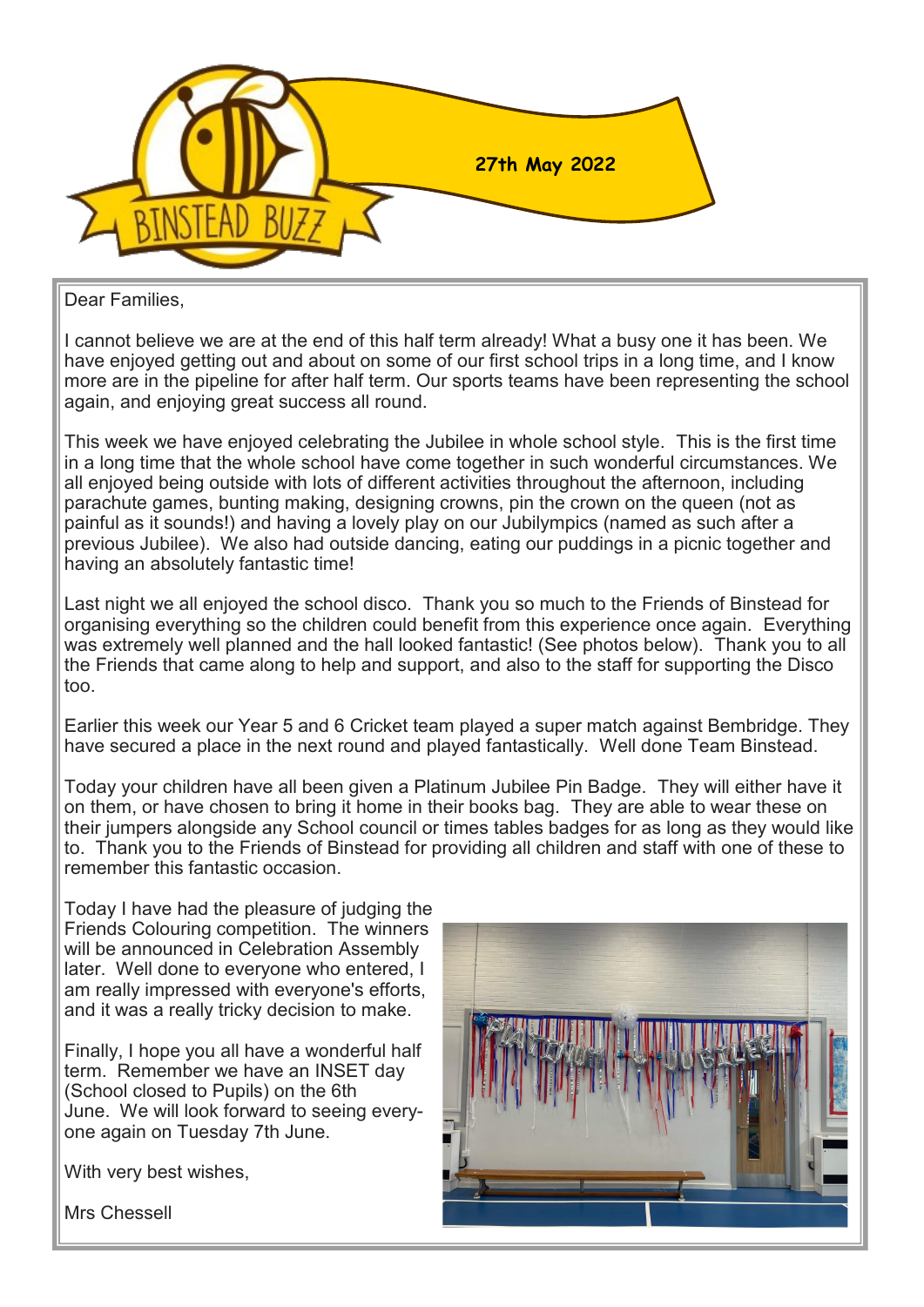| Week 1   | Tuesday            | Wednesday           | Thursday           | Friday            |
|----------|--------------------|---------------------|--------------------|-------------------|
| menu     |                    |                     |                    |                   |
|          |                    |                     |                    |                   |
| Option 1 | <b>BBQ Chicken</b> | Roast               | <b>Beef</b>        | Fish fingers      |
|          | <b>Burger</b>      | Gammon              | <b>Bolognaise</b>  |                   |
|          |                    |                     |                    |                   |
|          |                    |                     |                    |                   |
| Option 2 | Macaroni           | Sweet               | <b>Butternut</b>   | Quorn             |
|          | Cheese             | Potato and          | Squash and         | <b>Nuggets</b>    |
|          |                    | Chickpea            | <b>Tomato Bake</b> | and chips         |
|          |                    | Roast               |                    |                   |
| Dessert  | <b>Brownie</b>     | Shortbread          | Banana Cake        | Chocolate         |
|          |                    | <b>Biscuit and</b>  |                    | and               |
|          |                    | <b>Fruit Slices</b> |                    | Raspberry         |
|          |                    |                     |                    | <b>Swirl Cake</b> |

Cheese, Beans or Cheese and Beans Jacket potato, tomato pasta, yoghurt and fruit available daily

|      | <b>Diary Dates</b>                             |
|------|------------------------------------------------|
| June | 6th Inset Day                                  |
|      | 7th School Starts                              |
|      | 21st Midsummer Dance (pm)                      |
| July | 1st Yr 5 and 6 to Noel Turner Science Festival |
|      | 4th Yr 5 Tree Climbing in Appley Park          |
|      | 5th Yr 2 Osborne House                         |
|      | 6th Yr 3 Newport Roman Villa                   |
|      | 7th Yr 6 to Mary Rose                          |
|      | 12th Reception Carisbrooke Castle              |
|      | 13th /14th Transition Days for Year 6          |
|      | 15th Sports Day                                |
|      | 19th Yr 1 Amazon World                         |
|      | 22nd Break up for Summer Holiday               |
|      |                                                |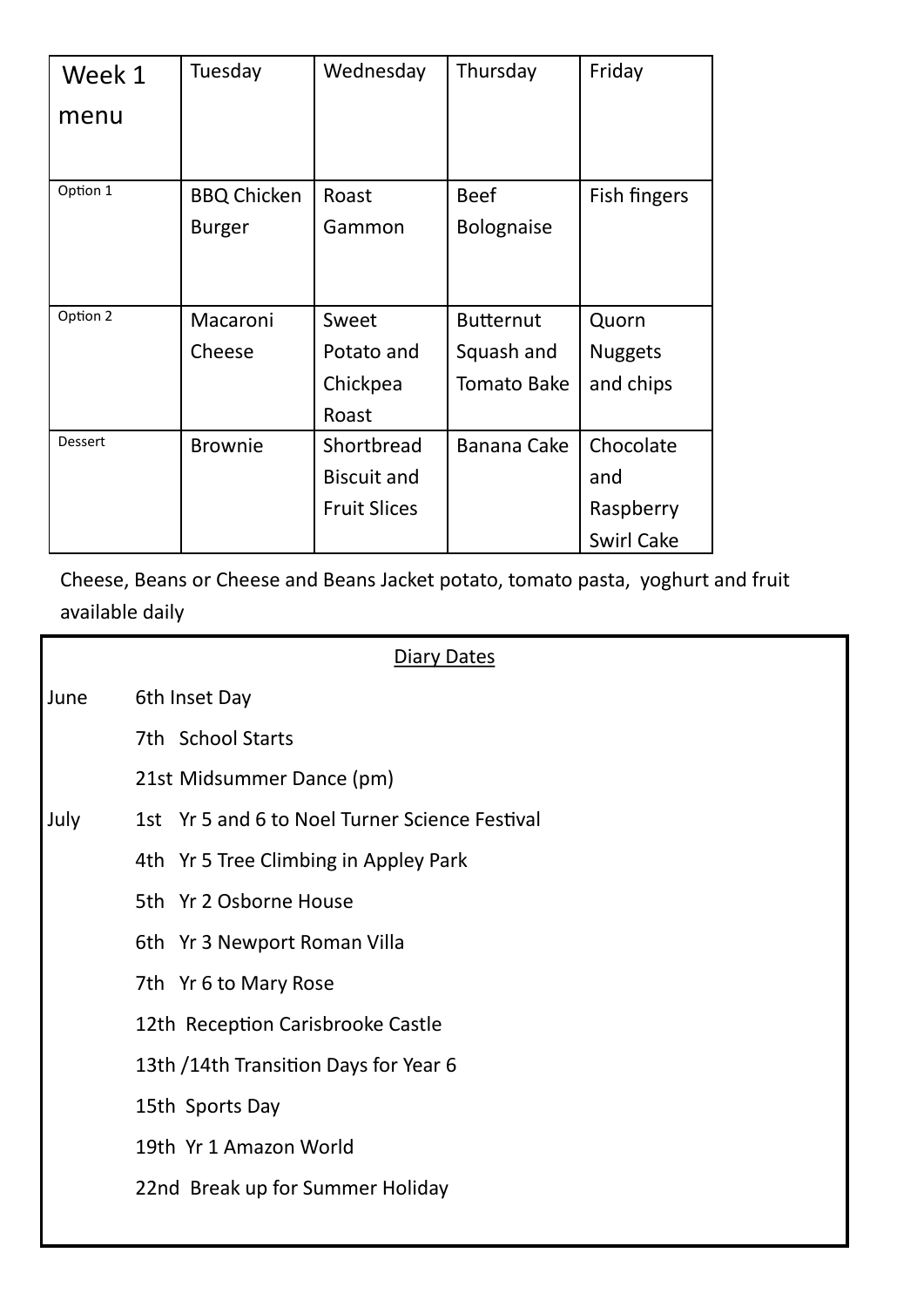The Isle of Wight Council is offering a one-off emergency vouchers to families in need of emergency support with food for the May half term holiday 2022.

The vouchers will be issued directly to eligible families who must apply to the council themselves.

To apply or check eligibility contact the Covid Helpline 01983 823600 Applications are open until 4pm on Wednesday 1 June.

The scheme is available to

Families eligible for benefits related to school meals,

Children with a social worker,

Children open to early help,

2 - 4 year-olds eligible for Early Years Pupil Premium

Vouchers will be issued at the value of £15 per child for the week and only for the May half term period. Eligible people will receive a voucher that can be redeemed at local supermarkets.